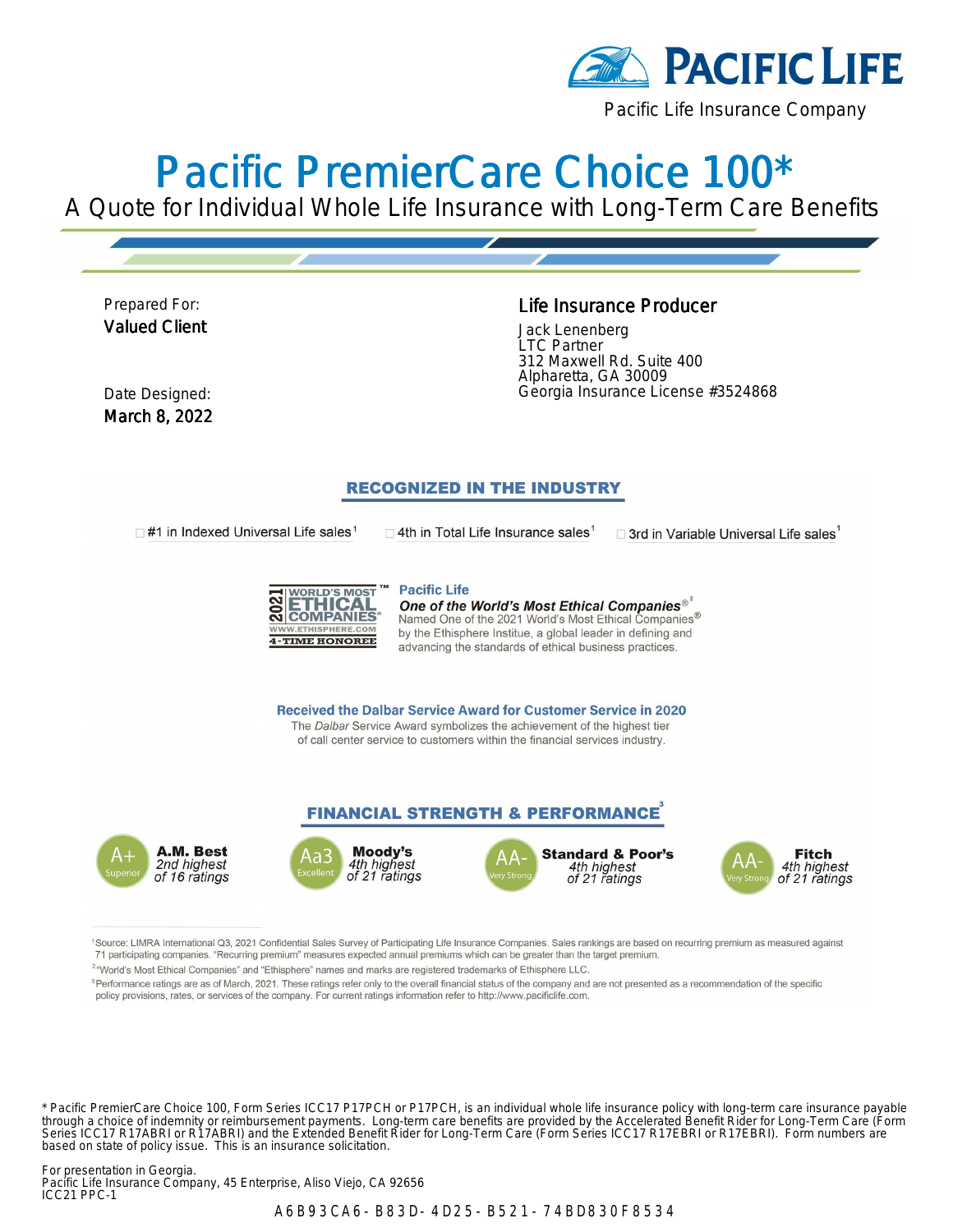

## Compare Rainy Day Funds

You probably haven't planned for long-term care costs and that's OK. More than 90% of Americans plan to self-insure against the financial risk of long-term care.<sup>1</sup> Part of living well is planning ahead. It may benefit you to consider your options. If you need long-term care, will the rainy day fund you've set aside be sufficient to meet the rising costs of long-term care services? What if you could mimic the features you like most about selfinsuring but use a financial vehicle better suited for meeting long-term care costs?

| <b>BENEFITS IF YOU</b>                                                     | <b>PLANNED:</b><br><b>Existing Rainy Day Fund</b>                                        | <b>CONSIDER:</b><br>Pacific PremierCare Choice 100<br>Whole Life Insurance with<br>Long-Term Care Benefits |
|----------------------------------------------------------------------------|------------------------------------------------------------------------------------------|------------------------------------------------------------------------------------------------------------|
| <b>LIVE</b><br>Help pay for your long-term<br>care expenses.               | \$100,000                                                                                | \$219,169 on Day One <sup>2</sup><br>\$413,986 at Age 80 <sup>2</sup><br>Total Long-Term Care Benefits     |
| <b>QUIT</b><br>Access to asset if long-term<br>care is never needed.       | \$100,000                                                                                | \$100,000<br><b>Return of Premium Benefit</b>                                                              |
| <b>DIE</b><br>Leave assets to heirs if long-<br>term care is never needed. | \$100,000                                                                                | \$100,000<br>Death Proceeds to Beneficiaries<br>(Before Minimum Death Benefit) <sup>3</sup>                |
|                                                                            | <b>WHAT'S THE RISK?</b><br>Will this rainy day fund be<br>enough to cover your long-term | <b>WHAT'S THE RISK?</b><br>If you change your mind, you may<br>only get the value of your premium          |

care expenses?

dollars back.

1 Per Morningstar, "75 Must-Know Statistics About Long-Term Care: 2018 Edition," Aug. 2018, at https:// www.morningstar.com/articles/879494/75-mustknowstatistics-about-longterm-care-2018-ed.html, accessed July 2019, 7.25 million Americans have long-term care insurance. Per the U.S. population clock at www.census.gov/popclock accessed July 2019, there are 328,257,951 Americans, so 97% are uninsured.

<sup>2</sup> Total long term-care benefit amounts on day one and age 80 are based on the Reimbursement Payment Option only. Please see the quote for details on benefit payment options.

3 The Death Proceeds (Before Minimum Death Benefit) amount shown does not reflect the Minimum Death Benefit, which may provide higher Death Proceeds. See the End of Year Death Proceeds column on the Policy Values and Long-Term Care Benefits page for Death Proceeds that include the Minimum Death Benefit.

ICC21 PPC-1 **Example 20 For: Valued Client** Life Insurance Producer: Jack Lenenberg **Fore For: Valued Client**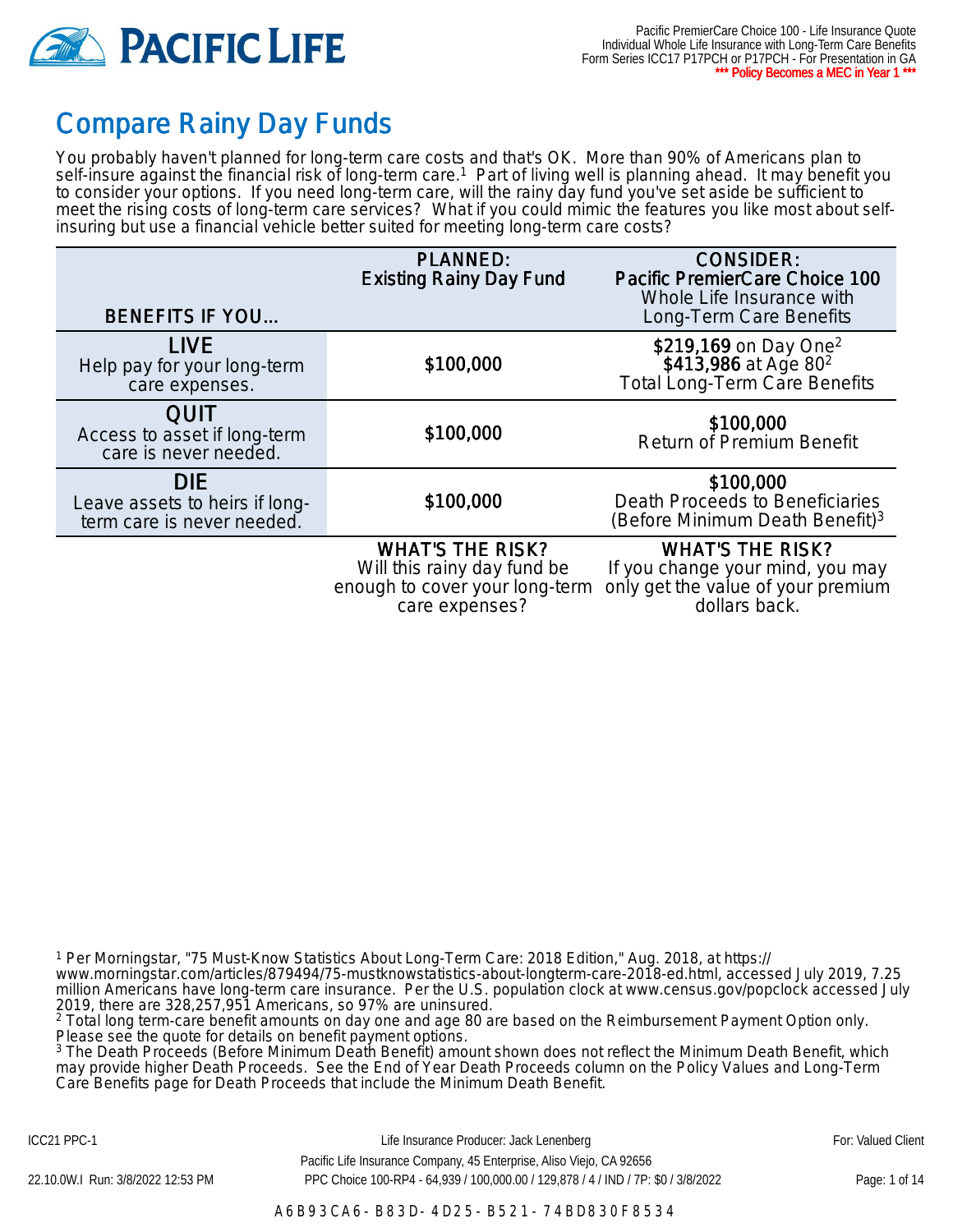

## Embrace the Power of Leverage

By repositioning a portion of your rainy day fund with Pacific PremierCare Choice 100, the dollars you had previously saved may be leveraged for long-term care (LTC).

### Reposition a Portion of Your Current Assets

Hypothetical Retirement Assets



### Reposition \$100,000 as a Single Premium<sup>1</sup>

| 2.19 x Premium                                 | 4.14 x Premium                                 | <b>Return of Premium Benefit</b>                                                             |  |
|------------------------------------------------|------------------------------------------------|----------------------------------------------------------------------------------------------|--|
| for LTC on Day 1                               | for LTC at Age 80                              | or Death Proceeds                                                                            |  |
| \$219,169                                      | \$413,986                                      | Return of Premium Benefit                                                                    |  |
| Total LTC Benefits <sup>2</sup>                | Total LTC Benefits <sup>2</sup>                | \$100,000                                                                                    |  |
| (\$2,706 Monthly Maximum Benefit) <sup>2</sup> | (\$5,412 Monthly Maximum Benefit) <sup>2</sup> | OR                                                                                           |  |
|                                                |                                                | Death Proceeds to Beneficiaries:<br>(Before Minimum Death Benefit) <sup>3</sup><br>\$100,000 |  |

### Never Lose Control of Your Money with Return of Premium Benefit or Death Proceeds

<sup>1</sup> LTC Benefits are based on the following quoted assumptions: 6 year benefit duration, a 5% Simple Interest Inflation Benefit Option and a Full Return of Premium Benefit for a female insured, issue age 60, nonsmoker with Couples Discount. 2 Total LTC and Monthly Maximum Benefit amounts shown are based on the Reimbursement Payment Option only. Please

see the quote for details on benefit payment options.<br><sup>3</sup> The Death Proceeds (Before Minimum Death Benefit) amount shown does not reflect the Minimum Death Benefit, which may provide higher Death Proceeds. See the End of Year Death Proceeds column on the Policy Values and Long-Term Care Benefits page for Death Proceeds that include the Minimum Death Benefit.

ICC21 PPC-1 **Example 20 For: Valued Client** Life Insurance Producer: Jack Lenenberg **Fore For: Valued Client** Pacific Life Insurance Company, 45 Enterprise, Aliso Viejo, CA 92656 22.10.0W.I Run: 3/8/2022 12:53 PM PPC Choice 100-RP4 - 64,939 / 100,000.00 / 129,878 / 4 / IND / 7P: \$0 / 3/8/2022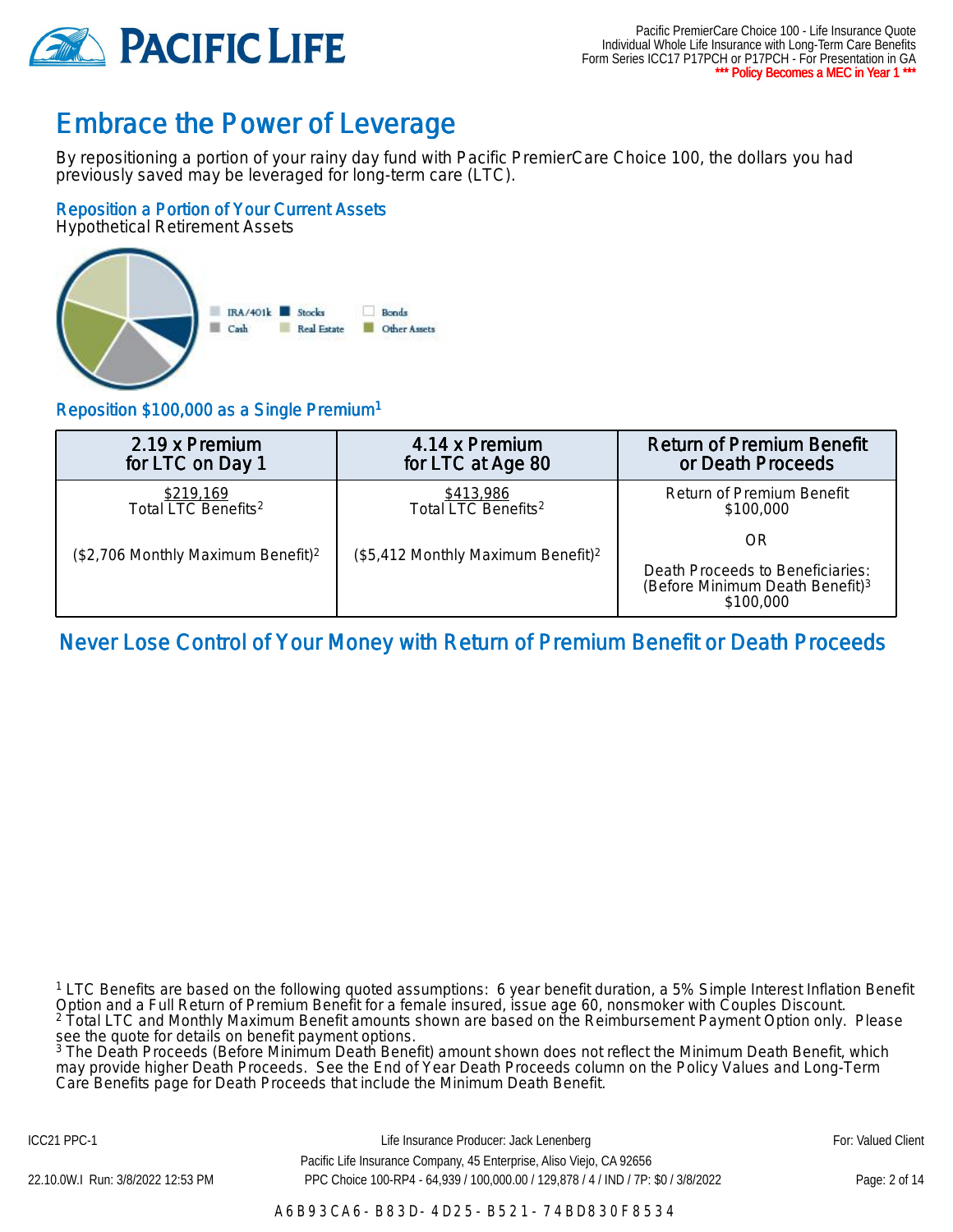

Pacific PremierCare Choice 100 - Life Insurance Quote Individual Whole Life Insurance with Long-Term Care Benefits Form Series ICC17 P17PCH or P17PCH - For Presentation in GA \* Policy Becomes a MEC in Year 1 \*

Proposed Insured: Valued Client Female, Age 60 Nonsmoker with Couples Discount

#### Life Insurance Producer:

Jack Lenenberg LTC Partner 312 Maxwell Rd. Suite 400 Alpharetta, GA 30009

#### ALL VALUES AND BENEFITS ARE GUARANTEED<sup>1</sup>

| <b>Single Premium</b>                                                                         | \$100,000.00           | The initial scheduled premium amount shown assumes<br>premiums are received on the policy effective date.                                                                                                                                                                                                                                                                                                                                                                                                                                                                                                               |
|-----------------------------------------------------------------------------------------------|------------------------|-------------------------------------------------------------------------------------------------------------------------------------------------------------------------------------------------------------------------------------------------------------------------------------------------------------------------------------------------------------------------------------------------------------------------------------------------------------------------------------------------------------------------------------------------------------------------------------------------------------------------|
| <b>Guaranteed Return of Premiums</b>                                                          | Day 1                  | 100% of the premiums paid are guaranteed to be<br>refunded upon policy surrender and will be reduced by<br>any loans, long-term care benefits, or terminal illness<br>benefits.                                                                                                                                                                                                                                                                                                                                                                                                                                         |
| Initial Total Long-Term Care (LTC)<br><b>Benefits</b><br>Age 80 Total Long-Term Care Benefits | \$219,169<br>\$413,986 | These are the Total Long-Term Care Benefit amounts<br>available on day 1 and at age 80 for the Reimbursement<br>Payment Option, subject to rider terms and conditions.<br>See the Benefit Payment Options and Total Long-Term<br>Care Benefits sections for benefit amounts and<br>information based on the Indemnity Payment Option.                                                                                                                                                                                                                                                                                   |
| Initial Monthly Maximum Benefit <sup>2</sup><br>Age 80 Monthly Maximum Benefit <sup>2</sup>   | \$2,705<br>\$5,411     | These are the Monthly Maximum Benefit amounts<br>available on day 1 and at age 80 for the Reimbursement<br>Payment Option, subject to rider terms and conditions <sup>2</sup> .<br>See the Benefit Payment Options and Monthly<br>Maximum Benefit sections for benefit amounts and<br>information based on the Indemnity Payment Option.                                                                                                                                                                                                                                                                                |
| <b>LTC Benefit Duration</b>                                                                   | 6 years                | This is the elected benefit duration.                                                                                                                                                                                                                                                                                                                                                                                                                                                                                                                                                                                   |
| <b>Inflation Benefit Option</b>                                                               | 5% Simple              | The inflation option will automatically increase the<br>Monthly Maximum Benefit amount by the selected<br>percentage on each policy anniversary.                                                                                                                                                                                                                                                                                                                                                                                                                                                                        |
| <b>Initial Death Proceeds</b>                                                                 | \$100,000.00           | The Initial Death Proceeds is the value that is payable to<br>your beneficiaries. The value shown is before the<br>Minimum Death Benefit.                                                                                                                                                                                                                                                                                                                                                                                                                                                                               |
| <b>Indemnity Benefit Factor</b>                                                               | 80.00%                 | The Indemnity Benefit Factor is used only when the<br>Indemnity Payment Option is elected. The reductions to<br>Death Proceeds and Total Return of Premium Benefit<br>are calculated the same way for the Indemnity Payment<br>Option as for the Reimbursement Payment Option, with<br>an additional adjustment made by applying the<br>Indemnity Benefit Factor. The long-term care benefit<br>amounts available under the Indemnity Payment Option<br>shown in this quote equal the long-term care benefit<br>amounts available under the Reimbursement Payment<br>Option multiplied by the Indemnity Benefit Factor. |

<sup>1</sup> Policy benefits and values are guaranteed as long as all scheduled premiums are paid when due and no loans are taken. Long-term care benefits are reduced by any policy distributions (loans or terminal illness benefit). Death Proceeds and Return of Premium Benefit will also be reduced by policy distributions and when long-term care benefits are taken. Age 80 benefits assume long-term care benefits begin at age 80.

<sup>2</sup> Where monthly benefit payments are made as reimbursements, the monthly maximum benefit may be limited to the cost of covered long-term care expenses actually incurred, which may be less than the Monthly Maximum Benefit. The Monthly Maximum Benefit may be pro-rated based on the actual number of days that the insured is chronically ill or confined to a facility. Pro-rating does not apply if the Indemnity Payment Option is in effect.

ICC21 PPC-1 **Example 20 For: Valued Client** Life Insurance Producer: Jack Lenenberg **Fore For: Valued Client**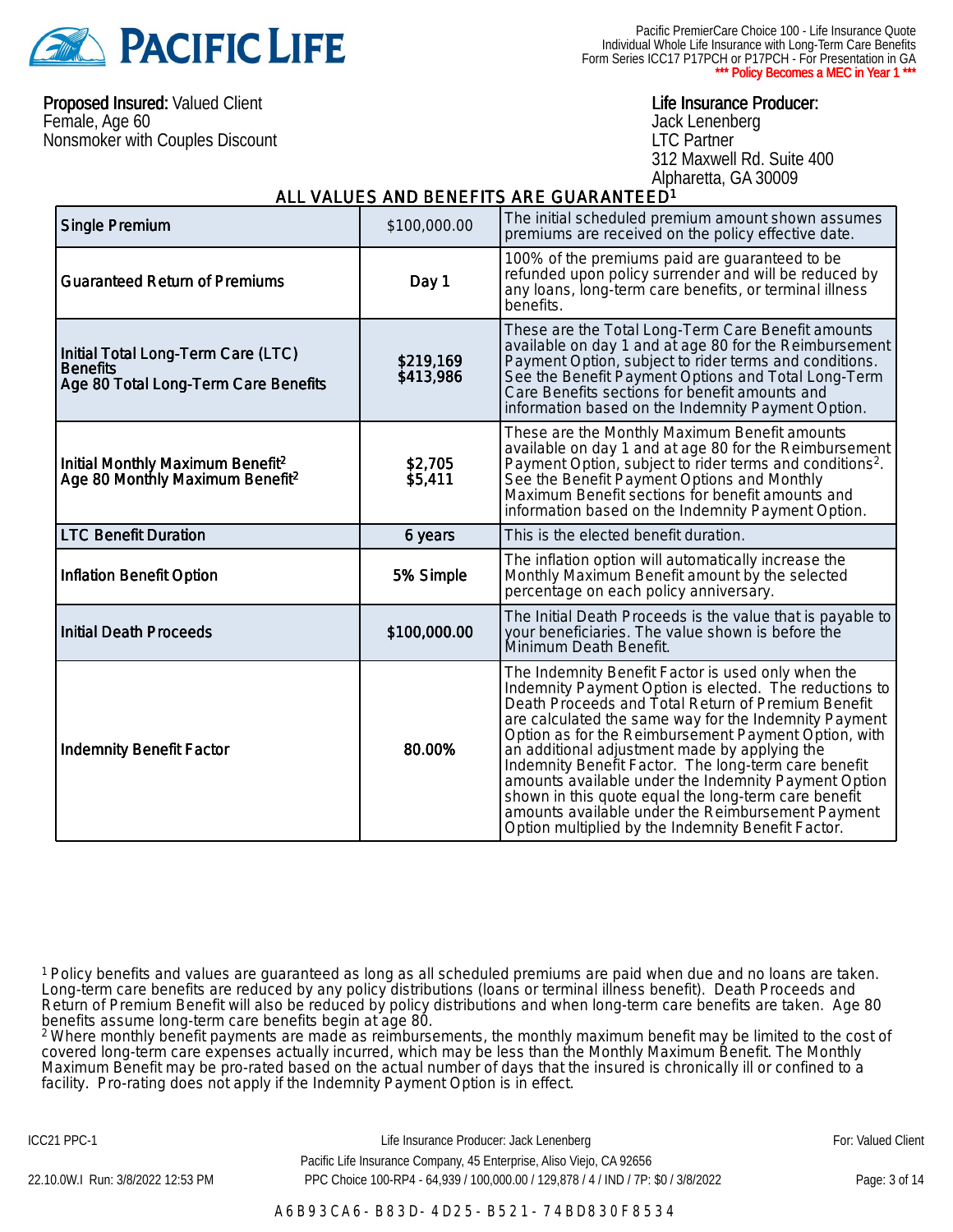

Pacific PremierCare Choice 100 - Life Insurance Quote Individual Whole Life Insurance with Long-Term Care Benefits Form Series ICC17 P17PCH or P17PCH - For Presentation in GA \* Policy Becomes a MEC in Year 1 \*

Proposed Insured: Valued Client Female, Age 60 Nonsmoker with Couples Discount Inflation Benefit Option: 5% Simple Benefit Duration: 6 Years

#### Life Insurance Producer:

Jack Lenenberg LTC Partner 312 Maxwell Rd. Suite 400 Alpharetta, GA 30009

## Statement of Policy Cost and Benefit Information

Policy Values and Long-Term Care Benefits - Reimbursement Payment Option

|                | ALL VALUES AND BENEFITS ARE GUARANTEED <sup>1</sup> |                   |                                              |                                      |                                                |                                                          |                            |
|----------------|-----------------------------------------------------|-------------------|----------------------------------------------|--------------------------------------|------------------------------------------------|----------------------------------------------------------|----------------------------|
| Year           | Age                                                 | Single<br>Premium | End of Year Net<br><b>Surrender Proceeds</b> | End of Year<br><b>Death Proceeds</b> | <b>Total Long-Term</b><br><b>Care Benefits</b> | <b>Total Long-Term</b><br>Care Benefits IRR <sup>2</sup> | Monthly<br>Maximum Benefit |
| 1              | 60                                                  | 100,000           | 100,000                                      | 100,000                              | 219,169                                        | 33.03%                                                   | 2,705                      |
| $\overline{2}$ | 61                                                  | $\boldsymbol{0}$  | 100,000                                      | 100,000                              | 228,909                                        | 24.03%                                                   | 2,841                      |
| 3              | 62                                                  | $\boldsymbol{0}$  | 100,000                                      | 100,000                              | 238,650                                        | 19.44%                                                   | 2,976                      |
| $\overline{4}$ | 63                                                  | $\mathbf 0$       | 100,000                                      | 100,000                              | 248,391                                        | 16.59%                                                   | 3,111                      |
| 5              | 64                                                  | $\mathbf 0$       | 100,000                                      | 100,000                              | 258,132                                        | 14.62%                                                   | 3,246                      |
| 6              | 65                                                  | $\boldsymbol{0}$  | 100,000                                      | 100,000                              | 267,873                                        | 13.17%                                                   | 3,382                      |
| $\overline{7}$ | 66                                                  | $\theta$          | 100,000                                      | 100,000                              | 277,614                                        | 12.05%                                                   | 3,517                      |
| 8              | 67                                                  | $\boldsymbol{0}$  | 100,000                                      | 100,000                              | 287,355                                        | 11.15%                                                   | 3,652                      |
| 9              | 68                                                  | $\mathbf 0$       | 100,000                                      | 100,000                              | 297,095                                        | 10.42%                                                   | 3,788                      |
| 10             | 69                                                  | $\mathbf 0$       | 100,000                                      | 100,000                              | 306,836                                        | 9.80%                                                    | 3,923                      |
| Total          |                                                     | 100,000           |                                              |                                      |                                                |                                                          |                            |
| 11             | 70                                                  | $\mathbf 0$       | 100,000                                      | 100,000                              | 316,577                                        | 9.27%                                                    | 4,058                      |
| 12             | 71                                                  | $\boldsymbol{0}$  | 100,000                                      | 100,000                              | 326,318                                        | 8.81%                                                    | 4,193                      |
| 13             | 72                                                  | $\mathbf 0$       | 100,000                                      | 100,000                              | 336,059                                        | 8.41%                                                    | 4,329                      |
| 14             | 73                                                  | $\boldsymbol{0}$  | 100,000                                      | 100,000                              | 345,800                                        | 8.06%                                                    | 4,464                      |
| 15             | 74                                                  | $\boldsymbol{0}$  | 100,000                                      | 100,000                              | 355,541                                        | 7.74%                                                    | 4,599                      |
| 16             | 75                                                  | $\boldsymbol{0}$  | 100,000                                      | 100,000                              | 365,281                                        | 7.46%                                                    | 4,735                      |
| 17             | 76                                                  | $\boldsymbol{0}$  | 100,000                                      | 100,000                              | 375,022                                        | 7.20%                                                    | 4,870                      |
| 18             | 77                                                  | $\boldsymbol{0}$  | 100,000                                      | 100,000                              | 384,763                                        | 6.96%                                                    | 5,005                      |
| 19             | 78                                                  | $\mathbf{0}$      | 100,000                                      | 100,000                              | 394,504                                        | 6.75%                                                    | 5,141                      |
| 20             | 79                                                  | $\boldsymbol{0}$  | 100,000                                      | 100,000                              | 404,245                                        | 6.55%                                                    | 5,276                      |
| Total          |                                                     | 100,000           |                                              |                                      |                                                |                                                          |                            |

<sup>1</sup> Policy benefits and values are guaranteed as long as all scheduled premiums are paid when due and no loans are taken. Long-term care benefits are reduced by any policy distributions (loans or terminal illness benefit). Death Proceeds and Return of Premium Benefit will also be reduced by policy distributions and when long-term care benefits are taken. Values shown assume no prior distributions of any kind, with the exception of values shown in the Total Long-Term Care Benefits IRR column.

<sup>2</sup> The Internal Rate of Return (IRR) is the interest rate at which the net present value of all premiums paid equals the present value of all long-term care benefits received. The IRR's on this page assume that long-term care benefits are received at the monthly maximum amount until they have been fully paid out, and that premiums are not paid whenever long-term care benefits are received.

ICC21 PPC-1 **Example 20 For: Valued Client** Life Insurance Producer: Jack Lenenberg **Fore For: Valued Client**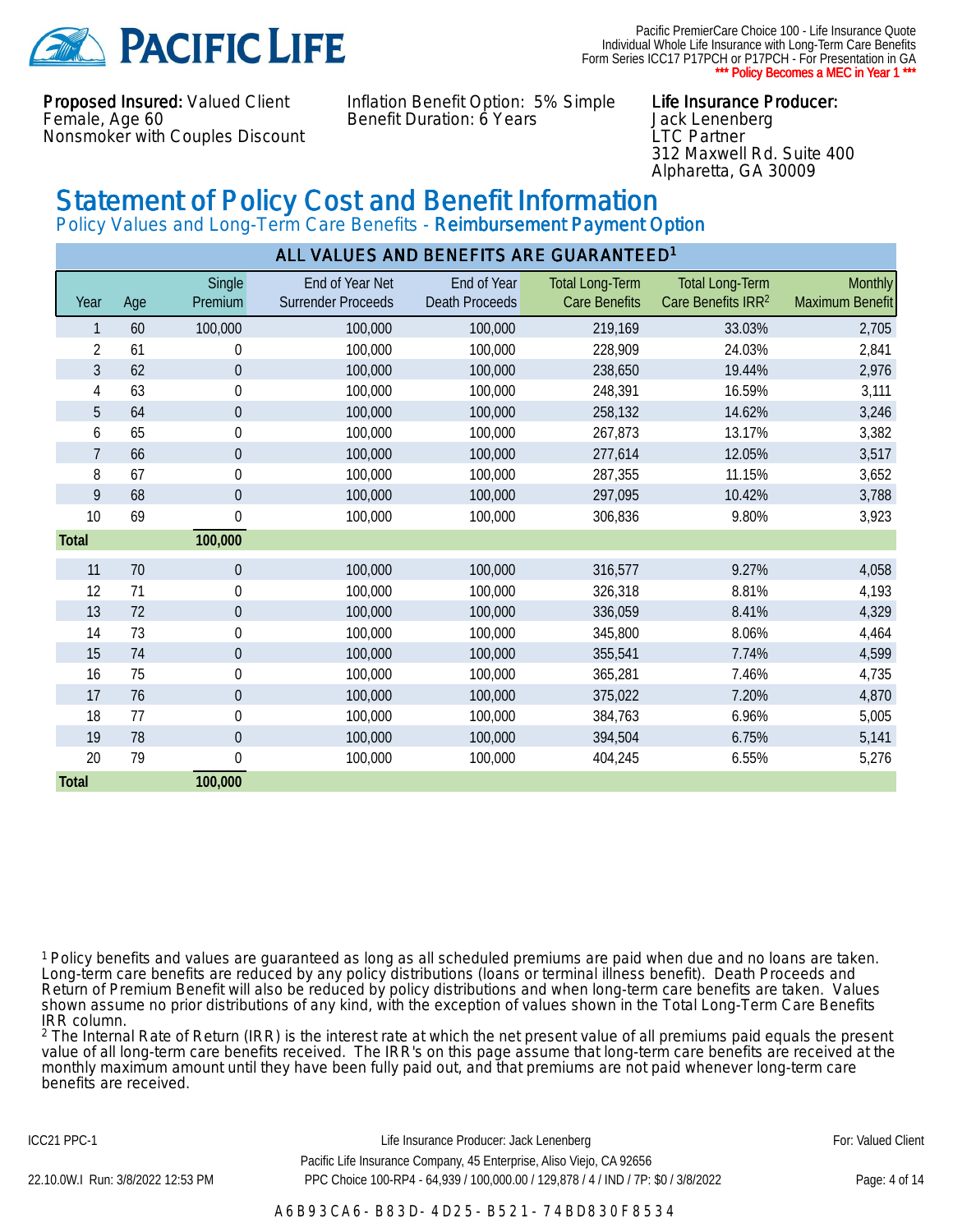

Pacific PremierCare Choice 100 - Life Insurance Quote Individual Whole Life Insurance with Long-Term Care Benefits Form Series ICC17 P17PCH or P17PCH - For Presentation in GA \* Policy Becomes a MEC in Year 1 \*

## Statement of Policy Cost and Benefit Information

Policy Values and Long-Term Care Benefits - Reimbursement Payment Option

| ALL VALUES AND BENEFITS ARE GUARANTEED <sup>1</sup> |     |                   |                                              |                                      |                                                |                                                          |                                   |
|-----------------------------------------------------|-----|-------------------|----------------------------------------------|--------------------------------------|------------------------------------------------|----------------------------------------------------------|-----------------------------------|
| Year                                                | Age | Single<br>Premium | End of Year Net<br><b>Surrender Proceeds</b> | End of Year<br><b>Death Proceeds</b> | <b>Total Long-Term</b><br><b>Care Benefits</b> | <b>Total Long-Term</b><br>Care Benefits IRR <sup>2</sup> | <b>Monthly</b><br>Maximum Benefit |
| 21                                                  | 80  | 0                 | 100,000                                      | 100,000                              | 413,986                                        | 6.37%                                                    | 5,411                             |
| 22                                                  | 81  | $\boldsymbol{0}$  | 100,000                                      | 100,000                              | 423,726                                        | 6.20%                                                    | 5,546                             |
| 23                                                  | 82  | $\pmb{0}$         | 100,000                                      | 100,000                              | 433,467                                        | 6.04%                                                    | 5,682                             |
| 24                                                  | 83  | $\pmb{0}$         | 100,000                                      | 100,000                              | 443,208                                        | 5.89%                                                    | 5,817                             |
| 25                                                  | 84  | $\boldsymbol{0}$  | 100,000                                      | 100,000                              | 452,949                                        | 5.75%                                                    | 5,952                             |
| 26                                                  | 85  | $\pmb{0}$         | 100,000                                      | 100,000                              | 462,690                                        | 5.62%                                                    | 6,088                             |
| 27                                                  | 86  | $\pmb{0}$         | 100,000                                      | 100,000                              | 472,431                                        | 5.50%                                                    | 6,223                             |
| 28                                                  | 87  | $\pmb{0}$         | 100,000                                      | 100,000                              | 482,172                                        | 5.38%                                                    | 6,358                             |
| 29                                                  | 88  | $\boldsymbol{0}$  | 100,000                                      | 100,000                              | 491,912                                        | 5.27%                                                    | 6,493                             |
| 30                                                  | 89  | $\boldsymbol{0}$  | 100,000                                      | 100,000                              | 501,653                                        | 5.17%                                                    | 6,629                             |
| Total                                               |     | 100,000           |                                              |                                      |                                                |                                                          |                                   |
| 31                                                  | 90  | 0                 | 100,000                                      | 100,000                              | 511,394                                        | 5.07%                                                    | 6,764                             |
| 36                                                  | 95  | $\boldsymbol{0}$  | 100,000                                      | 100,000                              | 560,098                                        | 4.64%                                                    | 7,440                             |
| 41                                                  | 100 | $\boldsymbol{0}$  | 100,000                                      | 100,000                              | 608,803                                        | 4.29%                                                    | 8,117                             |
| 46                                                  | 105 | $\pmb{0}$         | 100,000                                      | 100,000                              | 657,507                                        | 4.00%                                                    | 8,793                             |
| 51                                                  | 110 | $\pmb{0}$         | 100,000                                      | 100,000                              | 706,211                                        | 3.76%                                                    | 9,470                             |
| 56                                                  | 115 | $\boldsymbol{0}$  | 100,000                                      | 100,000                              | 754,915                                        | 3.54%                                                    | 10,146                            |
| 61                                                  | 120 | 0                 | 100,000                                      | 100,000                              | 803,620                                        | 3.31%                                                    | 10,823                            |
| <b>Total</b>                                        |     | 100,000           |                                              |                                      |                                                |                                                          |                                   |

<sup>1</sup> Policy benefits and values are guaranteed as long as all scheduled premiums are paid when due and no loans are taken. Long-term care benefits are reduced by any policy distributions (loans or terminal illness benefit). Death Proceeds and Return of Premium Benefit will also be reduced by policy distributions and when long-term care benefits are taken. Values shown assume no prior distributions of any kind, with the exception of values shown in the Total Long-Term Care Benefits IRR column.

<sup>2</sup> The Internal Rate of Return (IRR) is the interest rate at which the net present value of all premiums paid equals the present value of all long-term care benefits received. The IRR's on this page assume that long-term care benefits are received at the monthly maximum amount until they have been fully paid out, and that premiums are not paid whenever long-term care benefits are received.

ICC21 PPC-1 **Example 20 For: Valued Client** Life Insurance Producer: Jack Lenenberg **Fore For: Valued Client**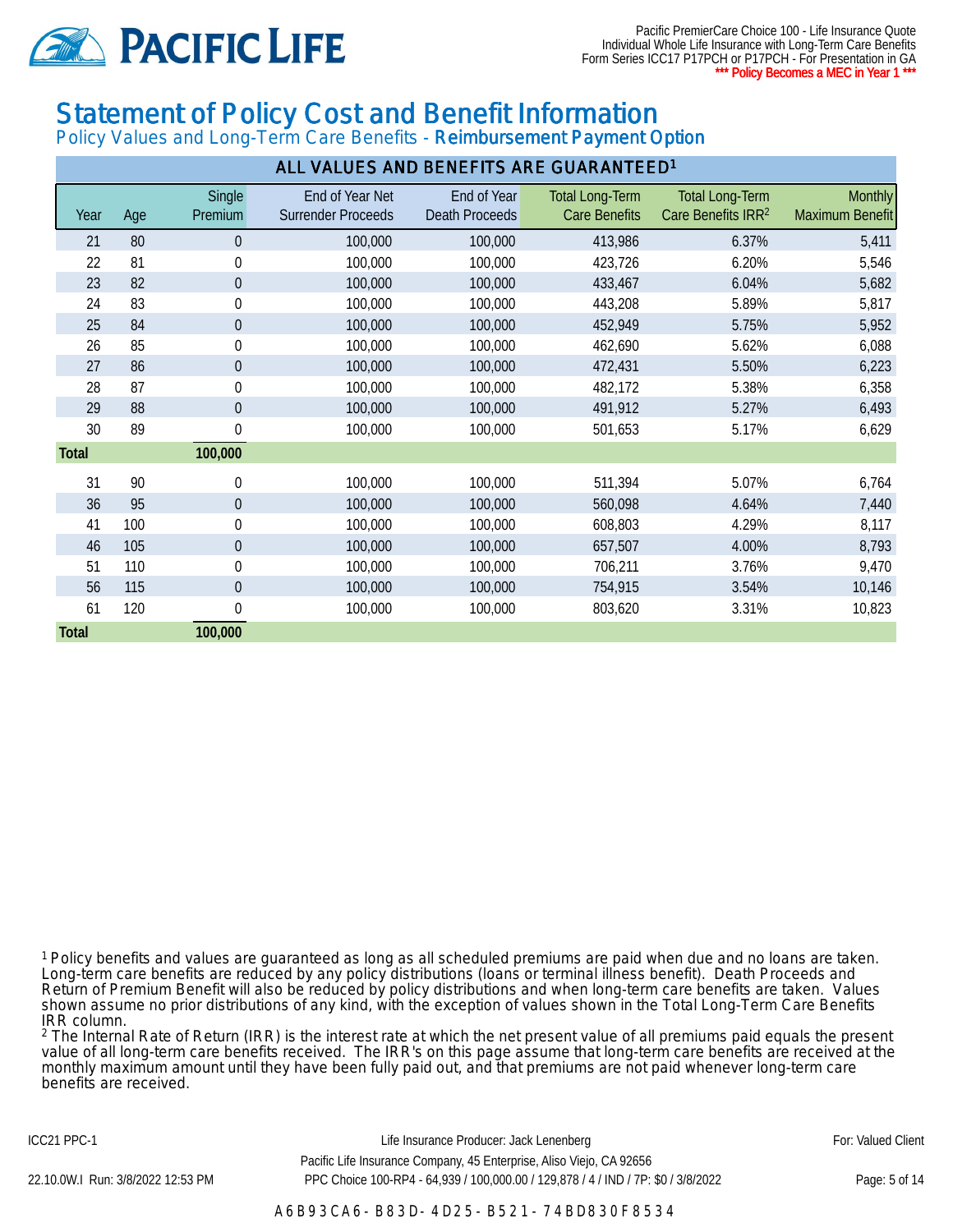

Proposed Insured: Valued Client Female, Age 60 Nonsmoker with Couples Discount

Single Premium: \$100,000 Life Insurance Producer:

Jack Lenenberg LTC Partner 312 Maxwell Rd. Suite 400 Alpharetta, GA 30009

## Pacific PremierCare Choice 100's EZView

This report shows certain Durations and Inflation Benefit Options. Your life insurance producer can provide you with additional information on these options. Values on this page assume the Reimbursement Payment Option is in effect.

| <b>Benefit</b><br>Duration | <b>Inflation Benefit</b><br>Option | Day 1<br><b>Death Proceeds</b><br>(Before Minimum | Day 1<br>Monthly<br>Maximum | Day 1<br>Total Long-<br>Term Care | Age 80's<br>Monthly<br><b>Maximum</b> | Age 80's<br><b>Total Long-</b><br><b>Term Care</b> | <b>Total LTC</b><br>Crossover |
|----------------------------|------------------------------------|---------------------------------------------------|-----------------------------|-----------------------------------|---------------------------------------|----------------------------------------------------|-------------------------------|
|                            |                                    | Death Benefit) <sup>1</sup>                       | <b>Benefit</b>              | <b>Benefits</b>                   | <b>Benefit</b>                        | <b>Benefits</b>                                    | Age <sup>2</sup>              |
| 3 Years                    | None                               | 116,274                                           | 4,844                       | 174,411                           | 4,844                                 | 174,411                                            |                               |
| 3 Years                    | 3% Simple                          | 100,000                                           | 4,007                       | 148,613                           | 6,412                                 | 235,184                                            | 66                            |
| 3 Years                    | 5% Simple                          | 100,000                                           | 3,288                       | 124,308                           | 6,577                                 | 242,697                                            | 69                            |
| 3 Years                    | 5% Compound                        | 100,000                                           | 2,332                       | 88,238                            | 6,188                                 | 234,122                                            | 74                            |
| 4 Years                    | None                               | 109,290                                           | 4,553                       | 218,580                           | 4,553                                 | 218,580                                            |                               |
| 4 Years                    | 3% Simple                          | 100,000                                           | 3,706                       | 185,926                           | 5,930                                 | 292,678                                            | 67                            |
| 4 Years                    | 5% Simple                          | 100,000                                           | 2,992                       | 154,387                           | 5,984                                 | 298,003                                            | 69                            |
| 4 Years                    | 5% Compound                        | 100,000                                           | 2,048                       | 105,947                           | 5,435                                 | 281,109                                            | 75                            |
| 5 Years                    | None                               | 106,158                                           | 4,423                       | 265,395                           | 4,423                                 | 265,395                                            |                               |
| 5 Years                    | 3% Simple                          | 100,000                                           | 3,528                       | 224,423                           | 5,645                                 | 351,455                                            | 67                            |
| 5 Years                    | 5% Simple                          | 100,000                                           | 2,875                       | 189,802                           | 5,751                                 | 362,349                                            | 69                            |
| 5 Years                    | 5% Compound                        | 100,000                                           | 1,913                       | 126,896                           | 5,077                                 | 336,693                                            | 76                            |
| 6 Years                    | None                               | 101,564                                           | 4,231                       | 304,692                           | 4,231                                 | 304,692                                            |                               |
| 6 Years                    | 3% Simple                          | 100,000                                           | 3,367                       | 260,644                           | 5,388                                 | 406,120                                            | 67                            |
| 6 Years                    | 5% Simple                          | 100,000                                           | 2,705                       | 219,169                           | 5,411                                 | 413,986                                            | 69                            |
| 6 Years                    | 5% Compound                        | 100,000                                           | 1,776                       | 144,982                           | 4,712                                 | 384,682                                            | 76                            |
| 7 Years                    | None                               | 100,000                                           | 4,012                       | 337,036                           | 4,012                                 | 337,036                                            |                               |
| 7 Years                    | 3% Simple                          | 100,000                                           | 2,868                       | 262,601                           | 4,588                                 | 407,153                                            | 71                            |
| 7 Years                    | 5% Simple                          | 100,000                                           | 2,437                       | 235,462                           | 4,875                                 | 440,212                                            | 70                            |
| 7 Years                    | 5% Compound                        | 100,000                                           | 1,681                       | 164,317                           | 4,462                                 | 435,984                                            | 75                            |
| 8 Years                    | None                               | 100,000                                           | 3,814                       | 366,188                           | 3,814                                 | 366,188                                            |                               |
| 8 Years                    | 3% Simple                          | 100,000                                           | 2,580                       | 273,774                           | 4,129                                 | 422,430                                            | 73                            |
| 8 Years                    | 5% Simple                          | 100,000                                           | 2,144                       | 241,885                           | 4,288                                 | 447,745                                            | 73                            |
| 8 Years                    | 5% Compound                        | 100,000                                           | 1,539                       | 176,381                           | 4,084                                 | 467,992                                            | 75                            |

<sup>1</sup>The Death Proceeds (Before Minimum Death Benefit) amount shown does not reflect the Minimum Death Benefit, which may provide higher Death Proceeds. See the End of Year Death Proceeds column on the Policy Values and Long-Term Care Benefits page for Death Proceeds that include the Minimum Death Benefit.

<sup>2</sup>The age shown in this column is the age the insured will be when the Total Long-Term Care Benefits for the applicable Inflation Benefit Option are scheduled to exceed the Total Long-Term Care Benefits for the option showing no Inflation Benefit Option, for that respective Benefit Duration.

A6B93CA6-B83D-4D25-B521-74BD830F8534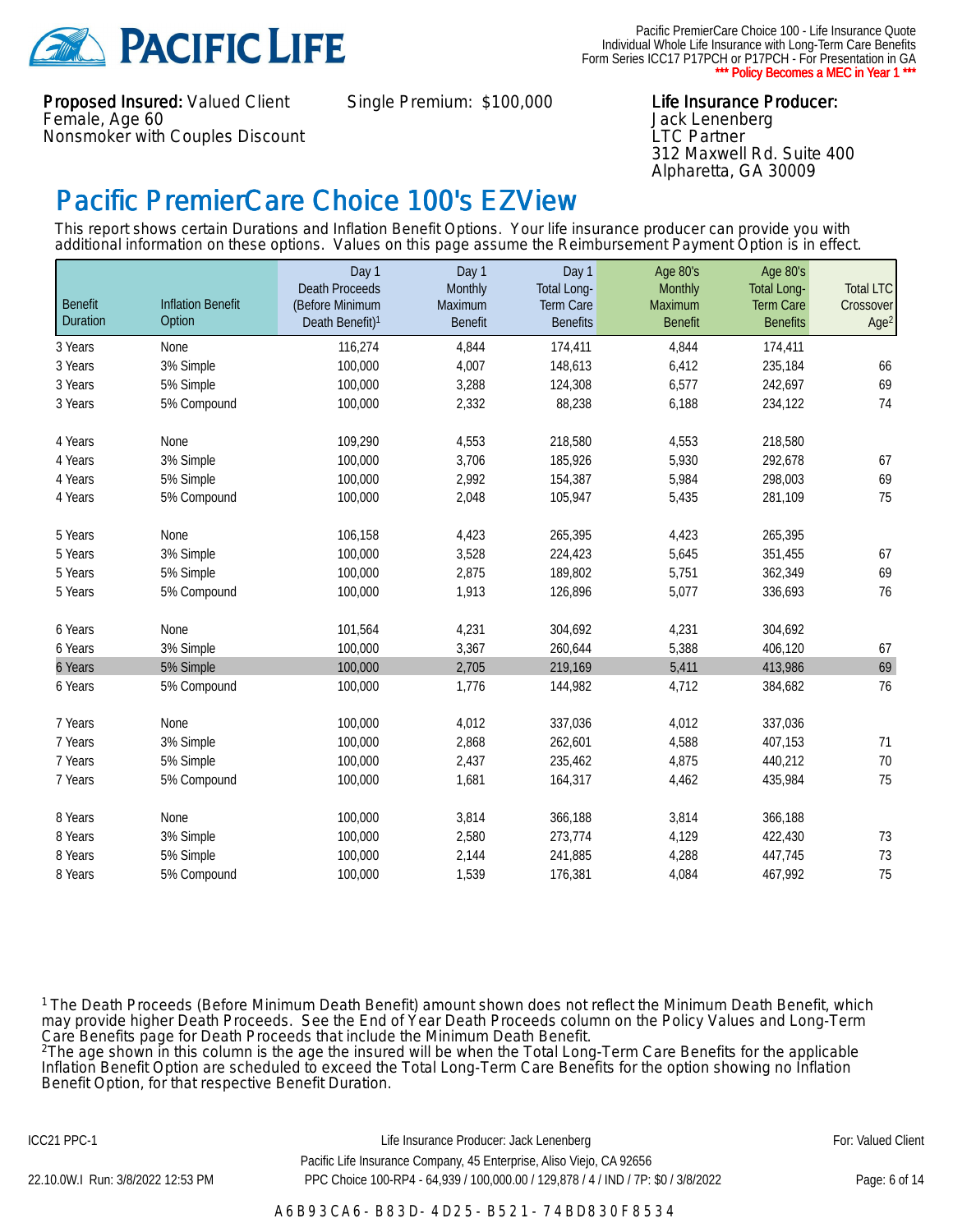

### ALL VALUES AND BENEFITS ARE GUARANTEED<sup>1</sup>

#### Single Premium \$100,000.00

This quote assumes all planned premiums are paid. The amount and schedule of premiums is guaranteed at issue. Only one premium is necessary to fund Pacific PremierCare Choice 100.

A Couples Discount has been applied to your policy.

As long as the premium(s) is paid when due, the long-term care coverage as issued will continue as long as the insured lives; or until the policy is surrendered at the owner's request; or until the maximum long-term care benefits have been paid, or until policy lapse. Prior to lapse, the policy provides a Grace Period of 61 days to pay an amount sufficient to keep the policy in force as issued.

### Benefit Payment Options - Reimbursement or Indemnity

Upon the initial long-term care claim, the policyowner must elect either reimbursement or indemnity benefit payments. The election of the benefit payment option is one-time and cannot be changed. Once elected at the time of the first benefit payment, this election will apply to all future benefit payments.

Each option affects the amount of your benefit payments and claim administration differently. The Indemnity Payment Option provides lower Total Long-Term Care and Monthly Maximum Benefits compared to the Reimbursement Payment Option. The Monthly Maximum and Total Long-Term Care Benefit amounts available under the Indemnity Payment Option equal the Monthly Maximum and Total Long-Term Care Benefit amounts available under the Reimbursement Payment Option multiplied by the Indemnity Benefit Factor.

Reimbursement Payment Option - the policyowner will receive benefit payments based on receipts submitted for covered expenses, up to the Monthly Maximum Benefit for the Reimbursement Option.

Indemnity Payment Option - the policyowner elects a benefit payment amount that will be paid each month during the claim occurrence. The benefit payment must meet the minimum allowed and cannot be greater than the Monthly Maximum Benefit for the Indemnity Payment Option. The monthly benefit is paid without regard to the number of days of services received or the actual expenses incurred.

See below for payment information based on the values in this quote.

<sup>1</sup> Policy benefits and values are guaranteed as long as all scheduled premiums are paid when due and no loans are taken. Long-term care benefits are reduced by any policy distributions (loans or terminal illness benefit). Death Proceeds and Return of Premium Benefit will also be reduced by policy distributions and when long-term care benefits are taken. Values shown assume no prior distributions of any kind. Age 80 benefits assume long-term care benefits begin at age 80.

ICC21 PPC-1 **Example 20 For: Valued Client** Life Insurance Producer: Jack Lenenberg **Fore 20 Forms** For: Valued Client Pacific Life Insurance Company, 45 Enterprise, Aliso Viejo, CA 92656 22.10.0W.I Run: 3/8/2022 12:53 PM PPC Choice 100-RP4 - 64,939 / 100,000.00 / 129,878 / 4 / IND / 7P: \$0 / 3/8/2022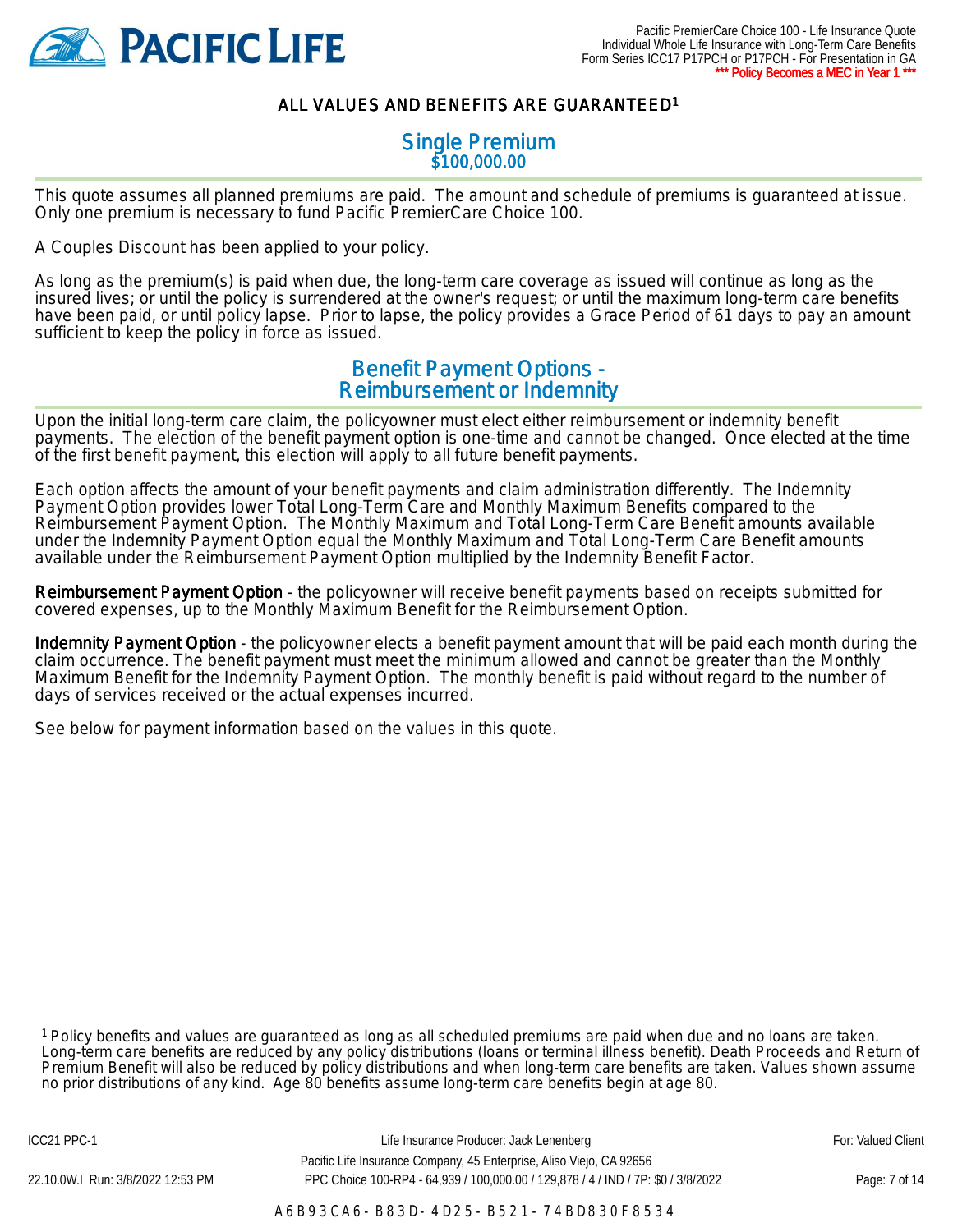

#### Indemnity Benefit Factor: 80.00%

|                                      | <b>Initial</b><br>Reimbursement<br><b>Benefits</b> | Age 80<br>Reimbursement<br><b>Benefits</b> | <b>Initial</b><br><b>Indemnity</b><br><b>Benefits</b> | <b>Age 80</b><br><b>Indemnity</b><br><b>Benefits</b> |
|--------------------------------------|----------------------------------------------------|--------------------------------------------|-------------------------------------------------------|------------------------------------------------------|
| <b>Total Long-Term Care Benefits</b> | \$219,169                                          | \$413,986                                  | \$175,335                                             | \$331,188                                            |
| Monthly Maximum Benefit              | \$2,705                                            | \$5,411                                    | \$2.164                                               | \$4,329                                              |

Choose from either payment option at the time of the initial claim. Your choice will apply to all future benefit payments and cannot be changed.

| <b>Total Long-Term Care Benefits</b> |                         |
|--------------------------------------|-------------------------|
| <b>Reimbursement Option</b>          | <b>Indemnity Option</b> |
| Initial: \$219,169                   | Initial: \$175,335      |
| Age 80: \$413,986                    | Age 80: \$331,188       |

The Total Long-Term Care Benefits is the amount available over your lifetime for long-term care benefit payments.<sup>1</sup> The Inflation Benefit Option increases the Total Long-Term Care Benefits annually.

To be eligible for benefit payments, qualified long-term care services must be provided pursuant to a written Plan of Care. A Plan of Care is a written individualized plan of services, which we verify as appropriate and consistent with generally accepted standards, prescribed by a licensed health care practitioner. Development of a Plan of Care is included as a covered expense under the care coordination benefit of the policy. Benefits are payable up to the Monthly Maximum Benefit for this service unless provided by Pacific Life Insurance Company. Care coordination provided by Pacific Life does not require a claim for benefits and does not count towards the Monthly Maximum Benefit.

Reimbursement Payment Option - If an elimination period applies, benefit payments will begin for covered expenses incurred after 90 calendar days. A 0 calendar-day elimination applies to qualified long-term care services received in your home, subject to certain conditions.

| <b>Reimbursement Benefit Payments</b>                                                                                                                 |                                                                                  |  |  |  |
|-------------------------------------------------------------------------------------------------------------------------------------------------------|----------------------------------------------------------------------------------|--|--|--|
| 0-Day Elimination Period                                                                                                                              | 90-Day Elimination Period                                                        |  |  |  |
| • Home health care<br>• Care coordination<br>• Caregiver training*<br>• Home modification*<br>• Durable medical equipment*<br>• Adult day care center | • Nursing home facility<br>• Assisted living facility<br>· Facility hospice care |  |  |  |

\* If the Reimbursement Payment Option is elected, benefits paid for these services are not limited to the Monthly Maximum Benefit but have separate lifetime maximums.

<sup>1</sup> Long-term care benefits are reduced by any policy distributions (loans or terminal illness benefit). Death Proceeds and Return of Premium Benefit will also be reduced by policy distributions and when long-term care benefits are taken. Values shown assume no prior distributions of any kind. Age 80 benefits assume long-term care benefits begin at age 80.

ICC21 PPC-1 **Example 20 For: Valued Client** Life Insurance Producer: Jack Lenenberg **Fore 20 Forms** For: Valued Client Pacific Life Insurance Company, 45 Enterprise, Aliso Viejo, CA 92656 22.10.0W.I Run: 3/8/2022 12:53 PM PPC Choice 100-RP4 - 64,939 / 100,000.00 / 129,878 / 4 / IND / 7P: \$0 / 3/8/2022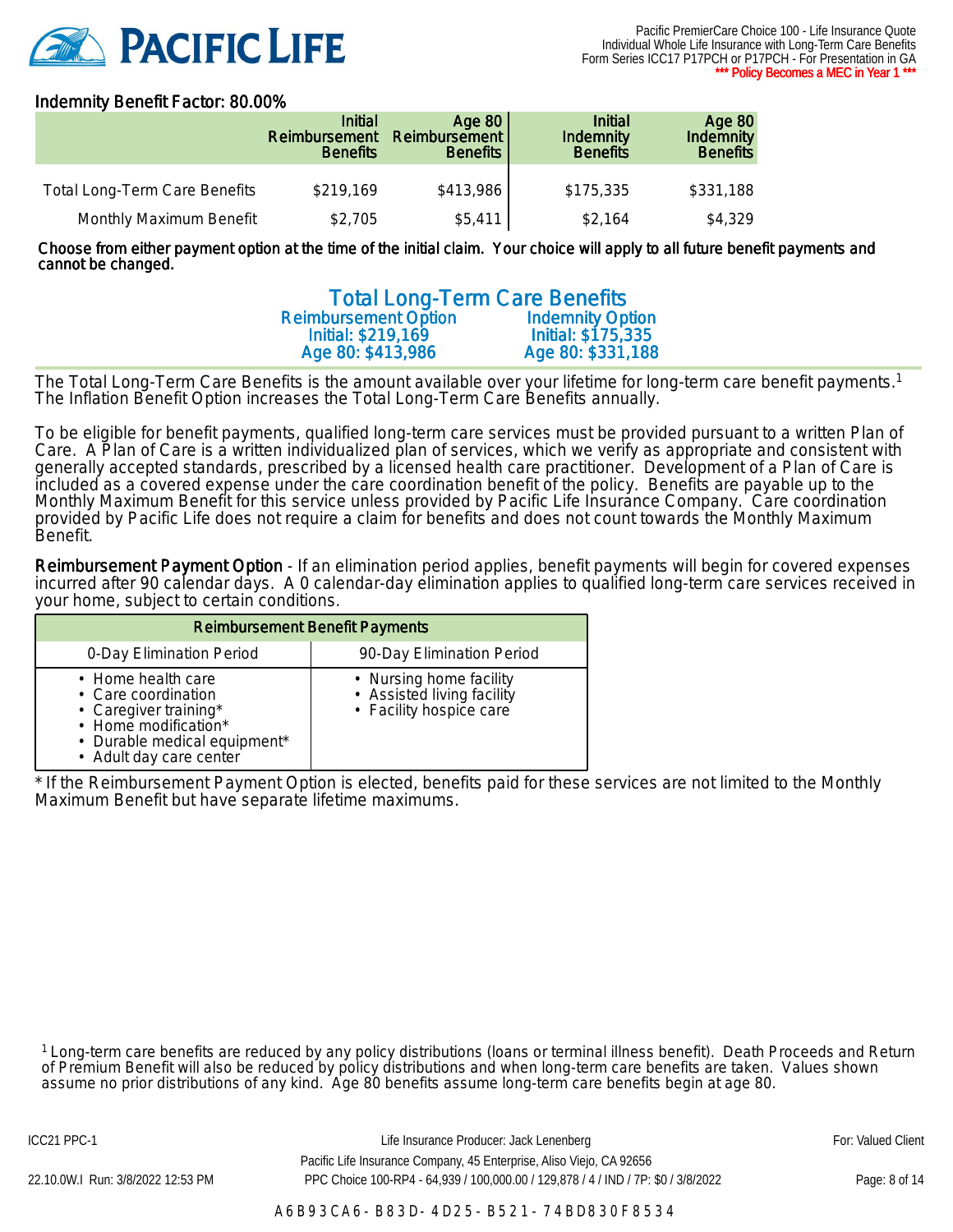

Indemnity Payment Option - The elimination period is 90 days for any qualified long-term care service if electing the Indemnity Payment Option at the time of the initial claim for benefits.

#### Indemnity Benefit Payments 90-Day Elimination Period • Home health care Care coordination • Caregiver training\* • Home modification\* • Durable medical equipment\* • Adult day care center • Nursing home facility • Assisted living facility • Facility hospice care

• International Benefit

\* If the Indemnity Payment Option is elected, benefits paid for these services are limited to the Monthly Maximum Benefit and have separate lifetime maximums.

Benefit payments for qualified long-term care services may be subject to a one-time elimination period and are provided by the Accelerated Benefit Rider (ABR) for Long-Term Care (Form Series ICC17 R17ABRI or R17ABRI) and the Extended Benefit Rider (EBR) for Long-Term Care (Form Series ICC17 R17EBRI or R17EBRI). Rider form numbers vary based on state of policy issue. The amount and duration of the policy's maximum long-term care benefits and premium will be based on policy elections. The actual amount and duration of long-term care benefit payments may vary based on policy use. Covered long-term care benefit payments may occur until the total longterm care benefits are exhausted. Talk to your life insurance producer about all available benefit duration options that may fit your needs. Coverage durations elected for longer than two years are provided through a combination of the ABR and EBR. Charges for the ABR, EBR, and any Inflation Benefit Option are included in the scheduled premium payment(s).

<sup>1</sup> Long-term care benefits are reduced by any policy distributions (loans or terminal illness benefit). Death Proceeds and Return of Premium Benefit will also be reduced by policy distributions and when long-term care benefits are taken. Values shown assume no prior distributions of any kind. Age 80 benefits assume long-term care benefits begin at age 80.

ICC21 PPC-1 **Example 20 For: Valued Client** Life Insurance Producer: Jack Lenenberg **Fore For: Valued Client** Pacific Life Insurance Company, 45 Enterprise, Aliso Viejo, CA 92656 22.10.0W.I Run: 3/8/2022 12:53 PM PPC Choice 100-RP4 - 64,939 / 100,000.00 / 129,878 / 4 / IND / 7P: \$0 / 3/8/2022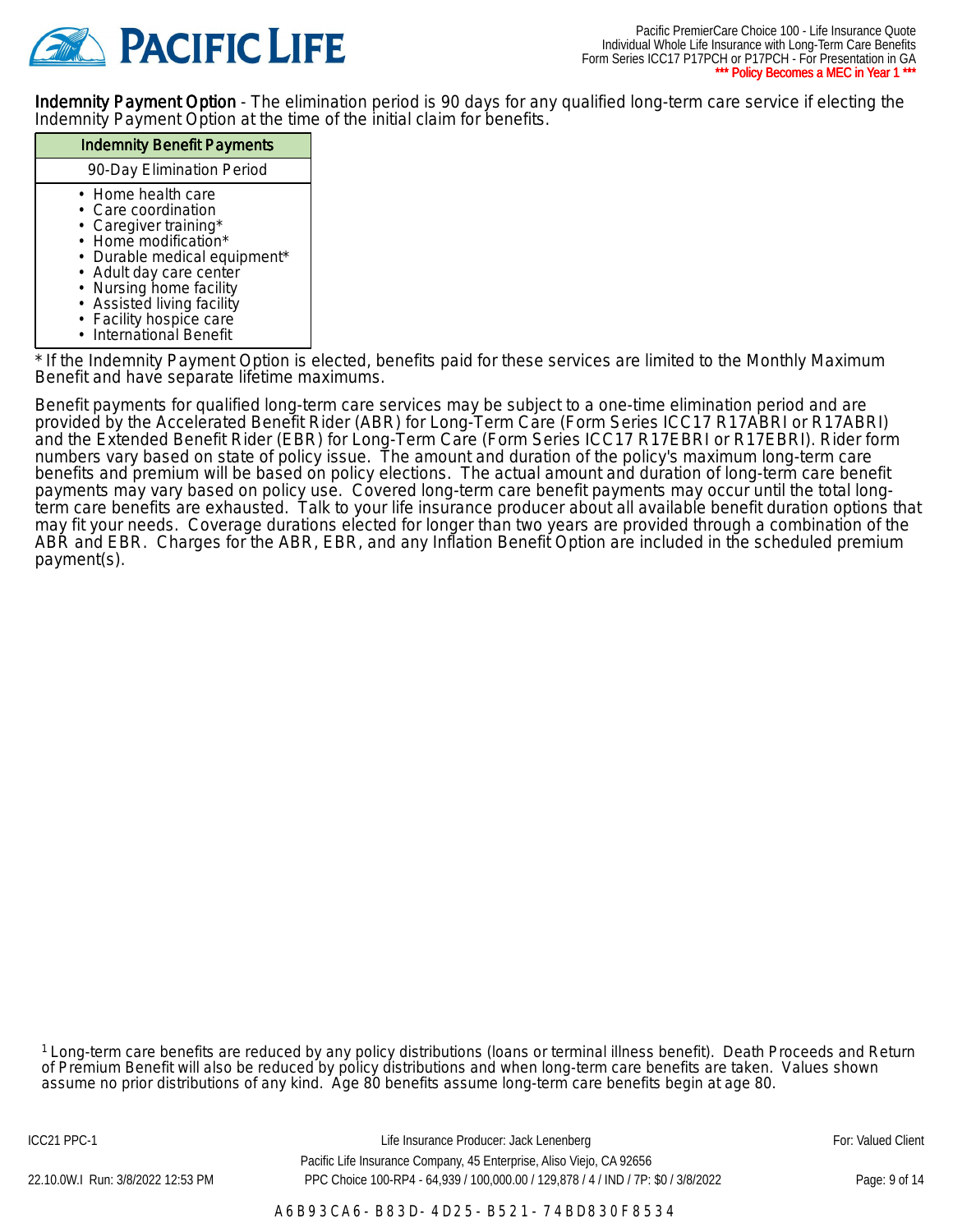

#### Monthly Maximum Benefit Reimbursement Option Initial: \$2,705 Age 80: \$5,411 Indemnity Option Initial: \$2,164 Age 80: \$4,329

Benefits are payable for qualified long-term care services up to the Monthly Maximum Benefit amount.

Reimbursement Payment Option - Where monthly benefit payments are made as reimbursements, the monthly maximum benefit may be limited to the cost of covered long-term care expenses actually incurred, which may be less than the Monthly Maximum Benefit. If covered expenses are incurred in an amount less than the Monthly Maximum Benefit, only the amount of the actual covered expenses will be reimbursed. The Monthly Maximum Benefit may be pro-rated based on the actual number of days that the insured is chronically ill or confined to a facility. Expenses incurred in any one month that exceed the Monthly Maximum Benefit are not reimbursable in the next month.

Reimbursement Payment Option - Expenses incurred for Durable Medical Equipment, Home Modification and Caregiver Training Services do not count toward the Monthly Maximum Benefit, but are subject to other policy limits.

Indemnity Payment Option - Benefit payments cannot exceed the Monthly Maximum Benefit for the Indemnity Payment Option. Expenses for Durable Medical Equipment, Home Modification and Caregiver Training Services count toward the Monthly Maximum Benefit and are subject to other policy limits.

Indemnity benefit payments are generally not taxable provided they do not exceed the IRS "Per Diem" limitations. You are advised to contact your qualified and independent legal and tax advisors when choosing the Indemnity Payment Option. See the Tax Information section for more details.

#### Benefit Duration Elected: 6 Years

You have elected a Benefit Duration of 6 years.

Reimbursement Payment Option - Your actual Benefit Duration may be shorter or longer. It may be shorter if your covered expenses include Home Modification, Durable Medical Equipment or Caregiver Training. It may be longer if the monthly cost of your covered expenses is less than the Monthly Maximum Benefit. The benefit period will affect your Monthly Maximum Benefit.

Indemnity Payment Option - Your actual Benefit Duration will be at least equal to your elected duration. It may be longer if you select a monthly benefit that is less than the Monthly Maximum Benefit. The monthly benefit must meet the minimum benefit payment requirement.

#### Inflation Benefit Option 5% Simple

The Inflation Benefit Option elected increases your Monthly Maximum Benefit automatically on each policy anniversary, thus increasing your Total Long-Term Care Benefits available each year. There are three Inflation Benefit Options: 5% Compound, 5% Simple, or 3% Simple. If you do not elect an Inflation Benefit Option, your monthly maximum benefit will remain level.

You have selected 5% simple.

### International Benefit

The International Benefit is only available if the Indemnity Benefit Option is elected at the time of initial claim. The International Benefit pays an amount up to the Monthly Maximum Benefit for up to the first 24 months of long-term care claims when the insured receives nursing home care outside of the United States. The maximum Benefit Duration will be reduced to reflect any Long-Term Care Benefits that you have already used.

ICC21 PPC-1 **Example 20 For: Valued Client** Life Insurance Producer: Jack Lenenberg **Fore For: Valued Client** Pacific Life Insurance Company, 45 Enterprise, Aliso Viejo, CA 92656 22.10.0W.I Run: 3/8/2022 12:53 PM PPC Choice 100-RP4 - 64,939 / 100,000.00 / 129,878 / 4 / IND / 7P: \$0 / 3/8/2022

A6B93CA6-B83D-4D25-B521-74BD830F8534

Page: 10 of 14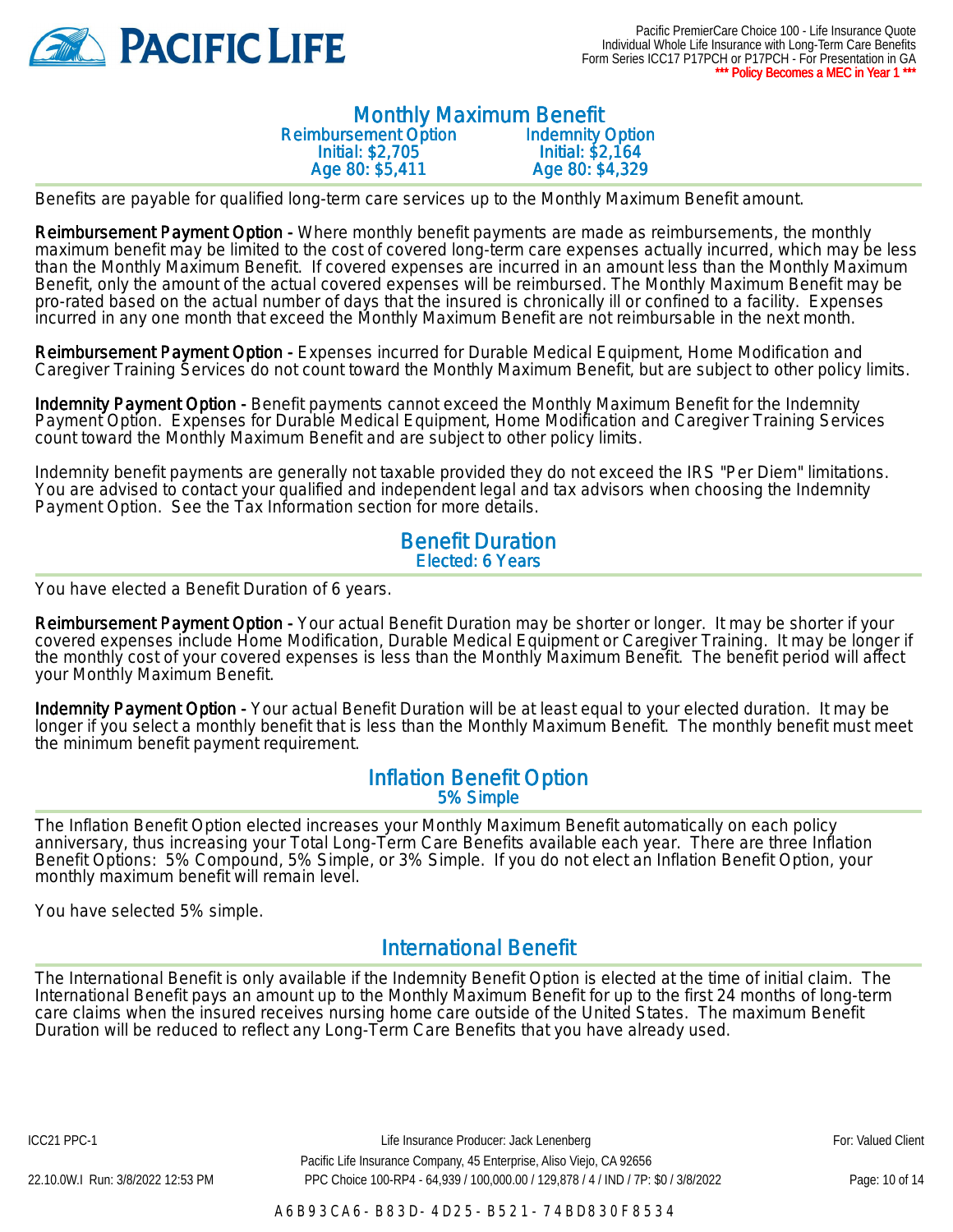

## Death Proceeds

Initial: \$100,000.00 (Before Minimum Death Benefit)<sup>1</sup>

This is the value that is payable to the policy beneficiaries upon the insured's death. Death Proceeds include the Limited Return of Premium on Death and/or the Minimum Death Benefit, if applicable, and thus may vary from year to year. The Death Proceeds are guaranteed to never be less than the sum of planned premiums paid, less any prior policy distributions (loans, due and unpaid premiums, terminal illness benefit, or long-term care benefits). If the Indemnity Payment Option is in effect, the Limited Refund of Premium on Death will be reduced by the long-term care benefit payments divided by the Indemnity Benefit Factor. Even if you exhaust your Total Long-Term Care Benefits, your policy beneficiaries are guaranteed to receive Death Proceeds of at least \$3,247, provided you do not take policy loans or the terminal illness benefit.

### Total Return of Premium Benefit

If you surrender your policy, 100% of the premiums paid are guaranteed to be refunded (less any prior policy loans, long-term care benefits, or terminal illness benefit). If the Indemnity Payment Option is in effect, the reduction to the Return of Premium Benefit for long-term care benefits is the benefit amount paid divided by the Indemnity Benefit Factor.

### Net Surrender Proceeds

The Net Surrender Proceeds is the amount that you would receive upon surrender of the policy.

## Tax Information

Pacific Life, its affiliates, their distributors and respective representatives do not provide tax, accounting or legal advice. Any taxpayer should seek advice based on the taxpayer's particular circumstances from an independent tax advisor or attorney.

Although the information contained in this quote is based on our understanding of the Internal Revenue Code (IRC) and on certain tax and legal assumptions, it is not intended to be tax or legal advice. Such advice should be obtained from your own counsel or other tax advisor.

This product is intended to provide federally tax-qualified long-term care insurance as defined in IRC Section 7702B (b). Tax treatment of long-term care benefits may depend on factors such as the amount of benefits in relation to certain IRS limitations (referred to as "per diem" limitations), the amount of qualified expenses incurred, or if similar benefits are being received under other contracts. When benefits are received from multiple policies providing longterm care or chronic illness benefits for a given insured, including policies with different owners, those benefits must be aggregated to determine their taxability. Pacific Life cannot determine whether the benefits are taxable. Clients are advised to consult with qualified and independent legal and tax advisors for more information.

### Death Proceeds

For federal income tax purposes, life insurance death benefits generally pay income tax-free to beneficiaries pursuant to IRC Section 101(a)(1). In certain situations, however, life insurance death benefits may be partially or wholly taxable. Situations include, but are not limited to: the transfer of a life insurance policy for valuable consideration unless the transfer qualifies for an exception under IRC Section 101(a)(2)(i.e. the transfer-for-value rule); arrangements that lack an insurable interest based on state law; and an employer-owned policy unless the policy qualifies for an exception under IRC Section 101(j). Additionally, a portion of your Death Proceeds may be income taxable if the policy was issued as part of an IRC Section 1035 income tax-free exchange and/or in certain situations where long-term care benefits were paid out prior to death. Consult with your own qualified, independent legal and tax advisors for further details.

<sup>1</sup>The Death Proceeds (Before Minimum Death Benefit) amount shown does not reflect the Minimum Death Benefit, which may provide higher Death Proceeds. See the End of Year Death Proceeds column on the Policy Values and Long-Term Care Benefits page for Death Proceeds that include the Minimum Death Benefit.

ICC21 PPC-1 **Example 20 For: Valued Client** Life Insurance Producer: Jack Lenenberg **Fore For: Valued Client** Pacific Life Insurance Company, 45 Enterprise, Aliso Viejo, CA 92656 22.10.0W.I Run: 3/8/2022 12:53 PM PPC Choice 100-RP4 - 64,939 / 100,000.00 / 129,878 / 4 / IND / 7P: \$0 / 3/8/2022

Page: 11 of 14

A6B93CA6-B83D-4D25-B521-74BD830F8534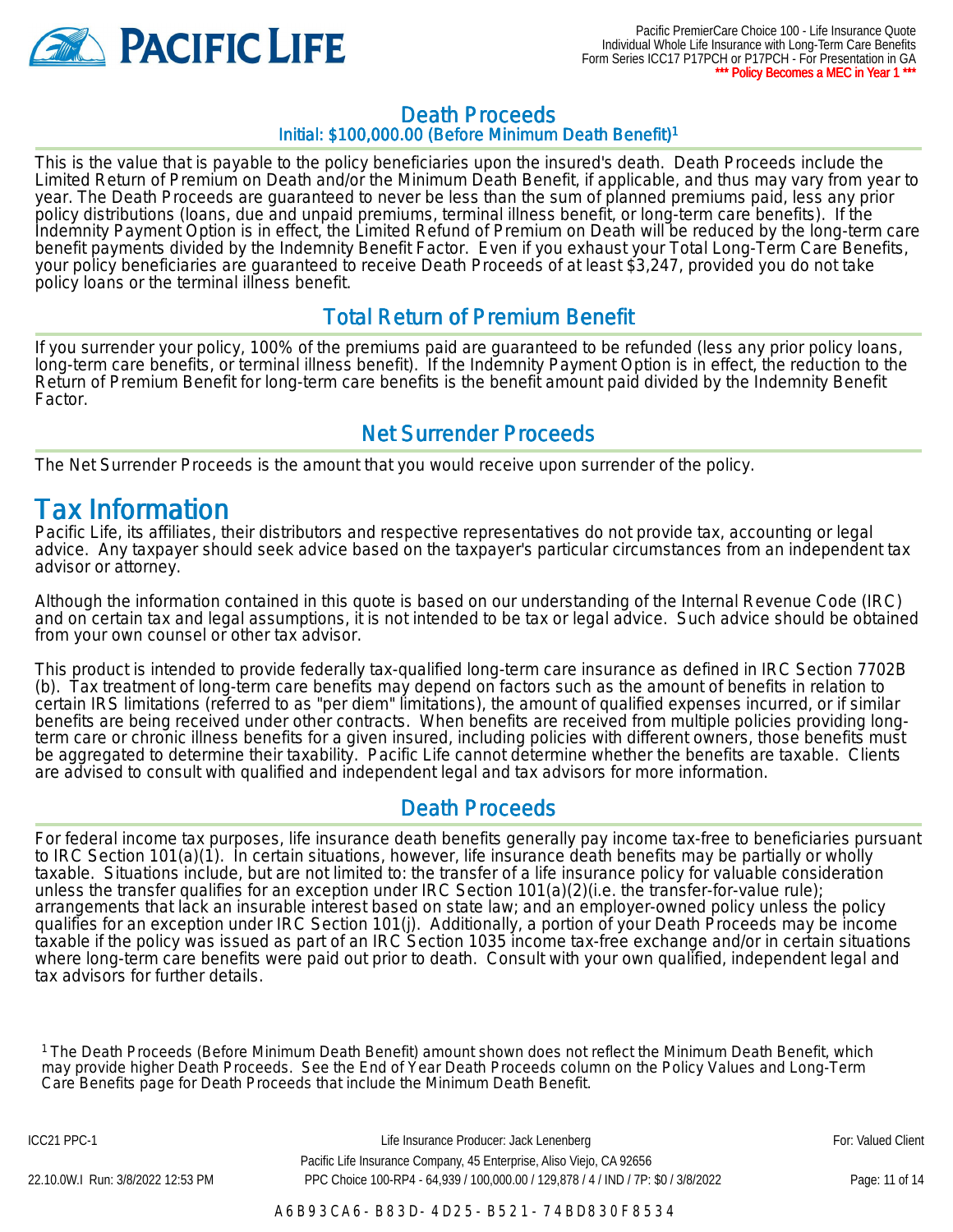

## Cash Value Accumulation Test

A life insurance policy will qualify as life insurance under IRC Section 7702 if it meets one of two alternative tests. This quote uses the Cash Value Accumulation Test which requires that we increase the Death Benefit, if necessary, so that the cash value of the policy does not at any time exceed the net single premium which would be necessary to fund future life insurance benefits under the policy. Failure to qualify as life insurance will result in adverse tax consequences.

### Modified Endowment Contract (MEC) Status

As defined in IRC Section 7702A, a life insurance policy becomes a Modified Endowment Contract (MEC) if the cumulative premium payments exceed certain limits. Based on our understanding of the Internal Revenue Code a policy issued consistent with the assumptions in this quote would be a MEC at issue.

The federal income tax consequences of a MEC can be significant. Distributions from a MEC, including Surrenders, Policy Loans, and certain assignments or transfers of ownership, are taxed to the extent of gain in the policy and may be subject to additional penalties. Generally, gain in the policy is the excess, if any, of the cash value, not reduced by Policy Debt, over the policy cost basis. Consult with your own qualified, independent legal and tax advisors for further details.

## Exclusions and Limitations

Pre-Existing Conditions Limitation - A pre-existing condition means a condition for which medical advice or treatment was recommended by, or received from, a provider of health care services, within six months of the Policy Date. We will not reduce or deny any claim under this Rider because of a pre-existing condition or disease that is disclosed on the Application. Any loss occurring within six months of the Policy Date with respect to a pre-existing condition or disease not disclosed on the application will not be covered.

Non-eligible Facilities and Providers - Any facility or provider for a given benefit that does not fall within the "Definitions" section of the policy would be a non-eligible facility or provider for that benefit.

Non-eligible Levels of Care - Coverage does not include any services that do not constitute Qualified Long-Term Care Services. Care from family members is covered only where specifically indicated below in Exclusions/ Exceptions and Limitations.

Exclusions/Exceptions and Limitations - Pacific Life will not pay benefits for care or services:

1) provided by the insured's immediate family unless he or she is a regular employee of an organization which is providing the treatment, service or care; and the organization receives the payment for the treatment, service or care; 2) for which no charge is normally made in the absence of insurance;

3) provided outside the United States of America;

4) that result from an attempt at suicide (while sane or insane) or an intentionally self-inflicted injury;

5) that result from alcoholism or drug addiction;

6) that result from committing or attempting to commit or participating in a felony, riot or insurrection;

7) provided in a government facility (unless otherwise required by law);

8) for which benefits are available under Medicare (including amounts that would be reimbursable but for the application of a deductible or coinsurance amount) or other governmental program (except Medicaid), any state or federal workers' compensation, employer's liability or occupational disease law, or any motor vehicle no-fault law.

No benefits will be paid for services received while the Accelerated Benefit Rider (ABR) for Long Term Care and the Extended Benefit Rider (EBR) for Long-Term Care are not in effect.

The following additional Exclusions, Exceptions and Limitations apply where the Indemnity Payment Option is elected:

Pacific Life will not pay benefits for care or services: 1) provided by the insured's immediate family unless the Indemnity Benefit Option is in effect and benefits are being paid for Home and Community Care and 2) provided outside the United States of America, except as described in the International Benefit.